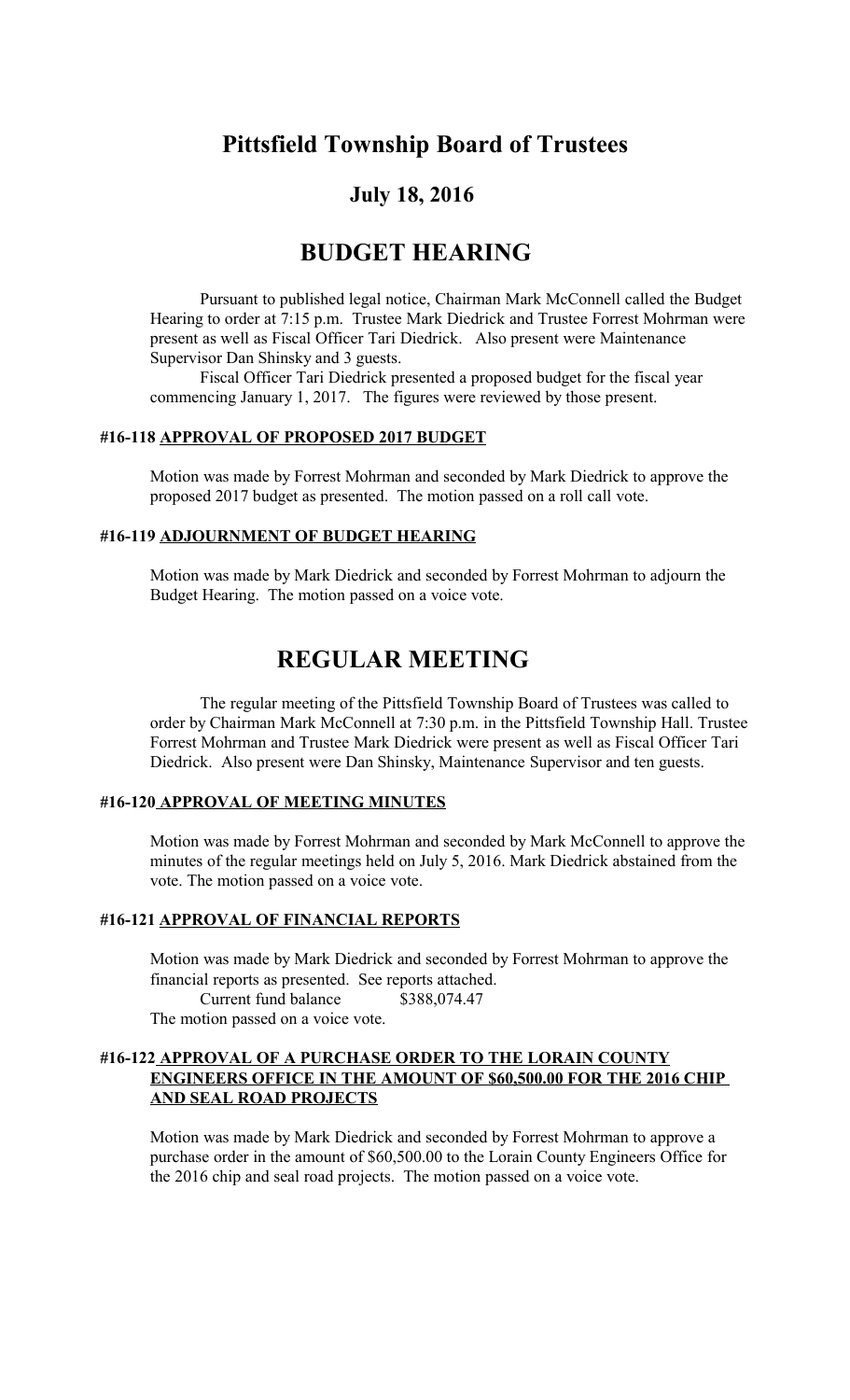#### **#16-123 APPROVAL OF PAYMENT OF CURRENT BILLS**

Motion was made by Forrest Mohrman and seconded by Mark Diedrick to approve the following:

 Vouchers #64 Checks #10635 through #10654 All totaling \$8,388.46 The motion passed on a voice vote.

#### **MEETING REPORTS**

WFD – July 6 – Mark Diedrick RLCWA – July 6 – Mark McConnell CLCAD – July 14 – Mark McConnell

#### **OLD BUSINESS –**

Dan Shinshy gave an update on the building project. He stated that we have received a stamped drawing from the State for the building. Progress is continuing.

#### **#16-124 APPROVAL OF A PURCHASE ORDER TO WESEMEYER CONSTRUCTION FOR \$10,000.00 FOR UNDERGROUND UTILITY WORK**

Motion was made by Mark Diedrick and seconded by Forrest Mohrman to approve a purchase order to Wesemeyer Construction for \$10,000.00 for underground utility work. The motion passed on a voice vote.

The refund of two cemetery lots was discussed. The family of James Wilder has contacted Gene Mullins about selling back two cemetery lots to Pittsfield Township. A copy of the original cemetery deed has been located. The family paid \$40.00 for four cemetery lots in the year 1975. The Township will refund \$20.00 for two of the lots. The resolution concerning this refund was documented at the last meeting of the Trustees.

#### **NEW BUSINESS –**

### **#16-125 APPROVAL TO SCHEDULE THE FALL DUMPSTER DAY ON SATURDAY SEPTEMBER 10, 2016**

Motion was made by Mark Diedrick and seconded by Forrest Mohrman to approve the scheduling of the fall Dumpster Day to be on Saturday, September 10, 2016 from 8:00 am to noon. The motion passed on a voice vote.

Mark McConnell announced that the County Commissioners office has given official approval to clean Guthrie Ditch. Bids will be received in a couple of weeks for the project.

#### **ROAD AND MAINTENANCE REPORT –**

Dan Shinsky reported that the Hughes Road bridge project is very impressive. Hughes Road has been repaired by the county and is in very good shape.